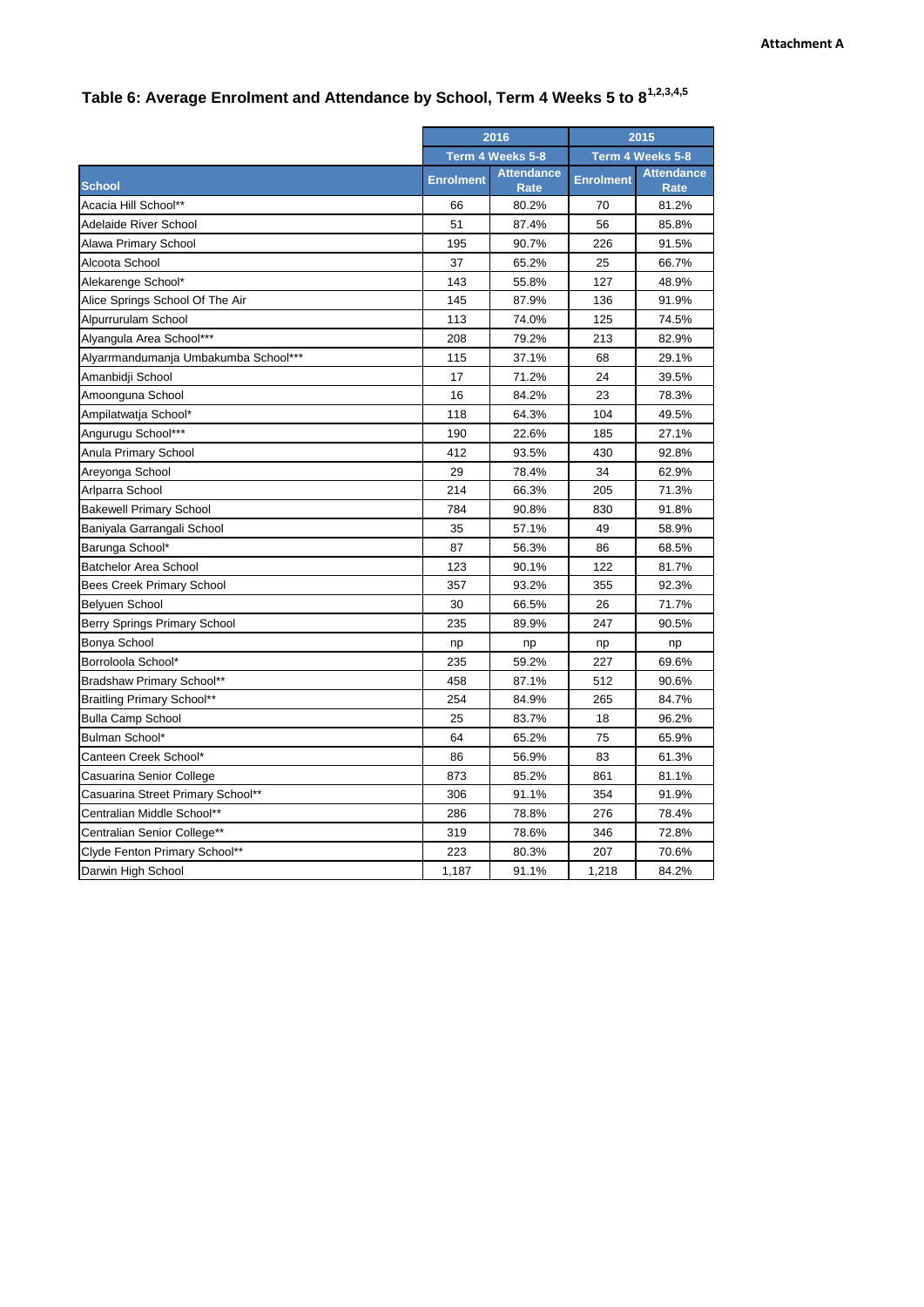|                                      | 2016             |                           | 2015             |                                  |
|--------------------------------------|------------------|---------------------------|------------------|----------------------------------|
|                                      | Term 4 Weeks 5-8 |                           | Term 4 Weeks 5-8 |                                  |
| <b>School</b>                        | <b>Enrolment</b> | <b>Attendance</b><br>Rate | <b>Enrolment</b> | <b>Attendance</b><br><b>Rate</b> |
| Darwin Middle School                 | 632              | 88.2%                     | 739              | 87.9%                            |
| Douglas Daly School                  | 16               | 90.9%                     | np               | np                               |
| Dripstone Middle School              | 560              | 88.4%                     | 511              | 86.7%                            |
| Driver Primary School                | 486              | 89.8%                     | 481              | 88.8%                            |
| Dundee Beach School                  | 25               | 86.3%                     | 26               | 84.3%                            |
| Durack Primary School                | 416              | 91.8%                     | 487              | 91.5%                            |
| Elliott School*                      | 94               | 70.7%                     | 86               | 78.8%                            |
| Epenarra School*                     | 60               | 53.5%                     | 48               | 43.3%                            |
| <b>Finke School</b>                  | 32               | 74.6%                     | 28               | 68.0%                            |
| Gapuwiyak School***                  | 184              | 26.6%                     | 225              | 44.6%                            |
| Gillen Primary School**              | 271              | 85.4%                     | 289              | 79.8%                            |
| Girraween Primary School             | 481              | 92.7%                     | 490              | 92.0%                            |
| Gray Primary School                  | 353              | 89.3%                     | 372              | 88.3%                            |
| Gunbalanya School***                 | 244              | 49.5%                     | 285              | 49.8%                            |
| <b>Haasts Bluff School</b>           | 35               | 63.0%                     | 34               | 67.0%                            |
| Harts Range School                   | 66               | 74.1%                     | 61               | 76.8%                            |
| <b>Henbury School</b>                | 99               | 79.9%                     | 104              | 85.5%                            |
| <b>Howard Springs Primary School</b> | 258              | 88.5%                     | 265              | 89.8%                            |
| Humpty Doo Primary School            | 426              | 89.9%                     | 441              | 89.6%                            |
| Imanpa School                        | 18               | 69.1%                     | 13               | 56.7%                            |
| Jabiru Area School                   | 257              | 75.6%                     | 246              | 77.0%                            |
| Jilkminggan School*                  | 108              | 60.4%                     | 106              | 38.9%                            |
| Jingili Primary School               | 345              | 90.3%                     | 344              | 90.1%                            |
| Kalkaringi School*                   | 148              | 67.8%                     | 149              | 49.7%                            |
| Karama Primary School                | 226              | 89.2%                     | 209              | 87.0%                            |
| Katherine High School**              | 561              | 81.9%                     | 591              | 73.3%                            |
| Katherine School Of The Air          | 187              | 0.0%                      | 162              | 0.0%                             |
| Katherine South Primary School**     | 372              | 87.1%                     | 377              | 87.3%                            |
| Kiana School                         | 14               | 67.7%                     | 15               | 53.3%                            |
| Kintore Street School**              | 28               | 77.5%                     | 39               | 86.3%                            |
| Lajamanu School***                   | 212              | 68.2%                     | 210              | 50.9%                            |
| Laramba School                       | 73               | 70.1%                     | 53               | 71.9%                            |
| Larapinta Primary School**           | 300              | 89.7%                     | 343              | 89.2%                            |
| Larrakeyah Primary School            | 360              | 91.9%                     | 441              | 91.8%                            |
| Leanyer Primary School               | 546              | 91.5%                     | 572              | 90.7%                            |
| Ludmilla Primary School              | 116              | 87.1%                     | 103              | 85.7%                            |
| MacFarlane Primary School**          | 227              | 75.6%                     | 246              | 78.5%                            |
| <b>Malak Primary School</b>          | 288              | 87.2%                     | 267              | 84.3%                            |
| Mamaruni School                      | 51               | 76.4%                     | 45               | 59.7%                            |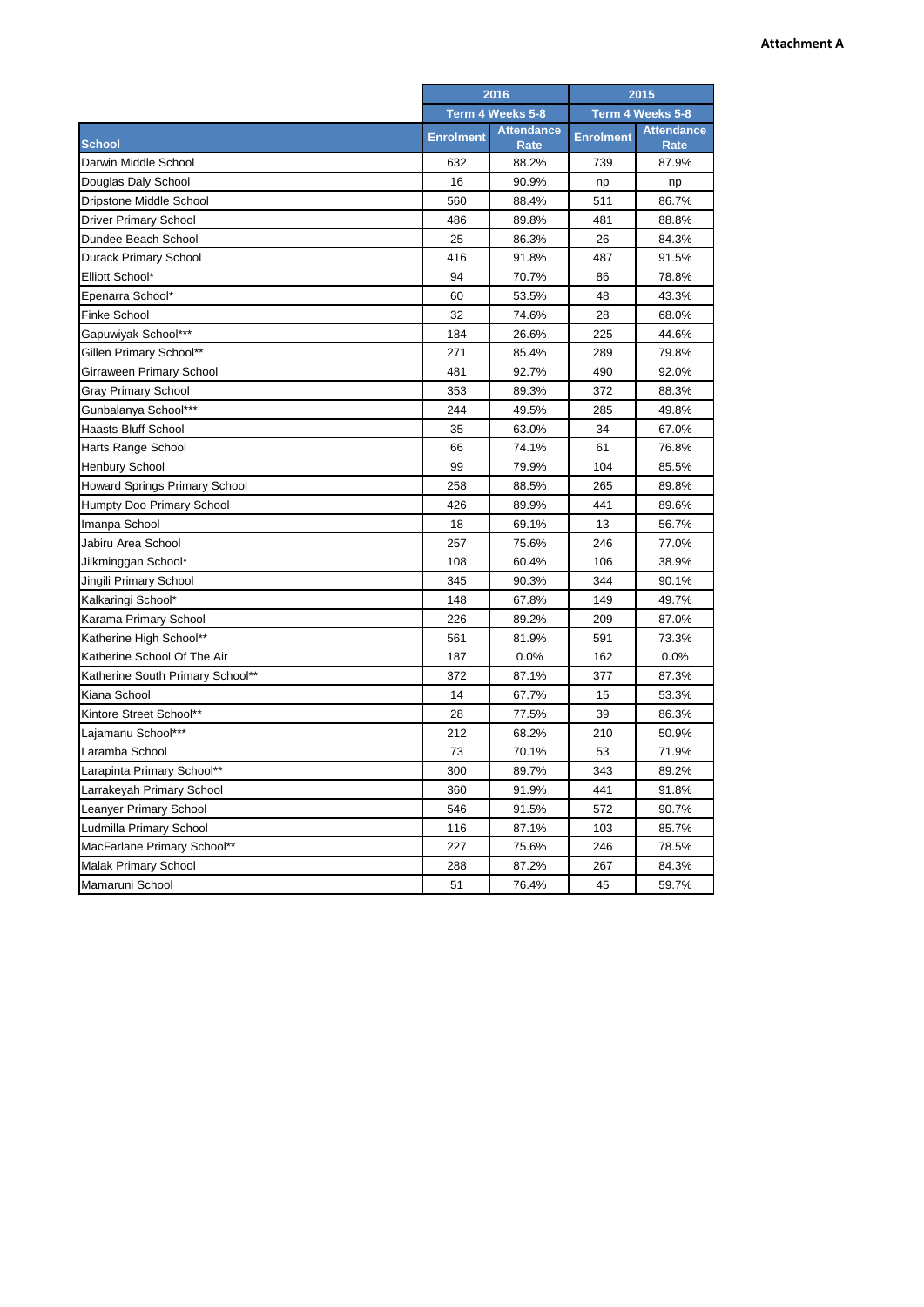|                                                 | 2016             |                           | 2015             |                           |
|-------------------------------------------------|------------------|---------------------------|------------------|---------------------------|
|                                                 | Term 4 Weeks 5-8 |                           | Term 4 Weeks 5-8 |                           |
| <b>School</b>                                   | <b>Enrolment</b> | <b>Attendance</b><br>Rate | <b>Enrolment</b> | <b>Attendance</b><br>Rate |
| Maningrida College***                           | 682              | 52.1%                     | 628              | 50.0%                     |
| Manunda Terrace Primary School                  | 197              | 87.5%                     | 192              | 87.1%                     |
| Manyallaluk School                              | 26               | 63.1%                     | 25               | 55.5%                     |
| Mataranka School                                | 47               | 87.4%                     | 36               | 84.5%                     |
| Mbunghara School                                | np               | np                        | np               | np                        |
| Middle Point School                             | 24               | 90.8%                     | 31               | 85.0%                     |
| Milikapiti School***                            | 75               | 83.3%                     | 71               | 81.8%                     |
| Milingimbi School***                            | 374              | 34.8%                     | 376              | 34.2%                     |
| Millner Primary School                          | 188              | 85.8%                     | 218              | 75.3%                     |
| Milyakburra School***                           | 28               | 51.3%                     | 34               | 47.3%                     |
| Minyerri School                                 | 152              | 75.3%                     | 154              | 67.9%                     |
| <b>Moil Primary School</b>                      | 268              | 90.0%                     | 279              | 89.1%                     |
| Moulden Primary School                          | 376              | 82.9%                     | 367              | 82.3%                     |
| Mount Allan School                              | 65               | 66.1%                     | 68               | 66.5%                     |
| Mulga Bore School                               | 16               | 24.8%                     | 20               | 54.1%                     |
| Murray Downs School                             | 26               | 84.7%                     | 18               | 49.0%                     |
| Mutitjulu School*                               | 43               | 41.7%                     | 38               | 44.9%                     |
| Nakara Primary School                           | 554              | 91.9%                     | 577              | 91.3%                     |
| Nemarluk School                                 | 152              | 85.6%                     | 161              | 84.6%                     |
| Neutral Junction School                         | 21               | 59.9%                     | 19               | 60.3%                     |
| Newcastle Waters School                         | np               | np                        | np               | np                        |
| Nganambala School                               | 26               | 73.6%                     | 29               | 55.1%                     |
| Nganmarriyanga School                           | 133              | 71.1%                     | 168              | 52.9%                     |
| Ngukurr School***                               | 294              | 70.4%                     | 310              | 61.4%                     |
| Nhulunbuy High School***                        | 176              | 80.1%                     | 217              | 76.5%                     |
| Nhulunbuy Primary School***                     | 419              | 85.5%                     | 435              | 82.4%                     |
| Nightcliff Middle School                        | 271              | 85.2%                     | 261              | 87.0%                     |
| <b>Nightcliff Primary School</b>                | 498              | 89.3%                     | 552              | 91.5%                     |
| Northern Territory School of Distance Education | 361              | 100.0%                    | 429              | 100.0%                    |
| Ntaria School***                                | 181              | 68.0%                     | 165              | 57.0%                     |
| Numbulwar School***                             | 155              | 53.4%                     | 134              | 50.7%                     |
| Nyirripi School                                 | 33               | 67.3%                     | 33               | 51.0%                     |
| <b>Palmerston Senior College</b>                | 426              | 80.9%                     | 440              | 80.9%                     |
| Papunya School*                                 | 119              | 66.9%                     | 132              | 51.5%                     |
| Parap Primary School                            | 530              | 92.5%                     | 540              | 93.0%                     |
| Peppimenarti School                             | 36               | 84.3%                     | 38               | 79.8%                     |
| Pigeon Hole School                              | 18               | 94.8%                     | 27               | 80.1%                     |
| Pine Creek School                               | 45               | 65.4%                     | 35               | 52.0%                     |
| Pularumpi School***                             | 68               | 80.0%                     | 65               | 85.5%                     |
| Ramingining School*                             | 274              | 51.2%                     | 272              | 55.3%                     |